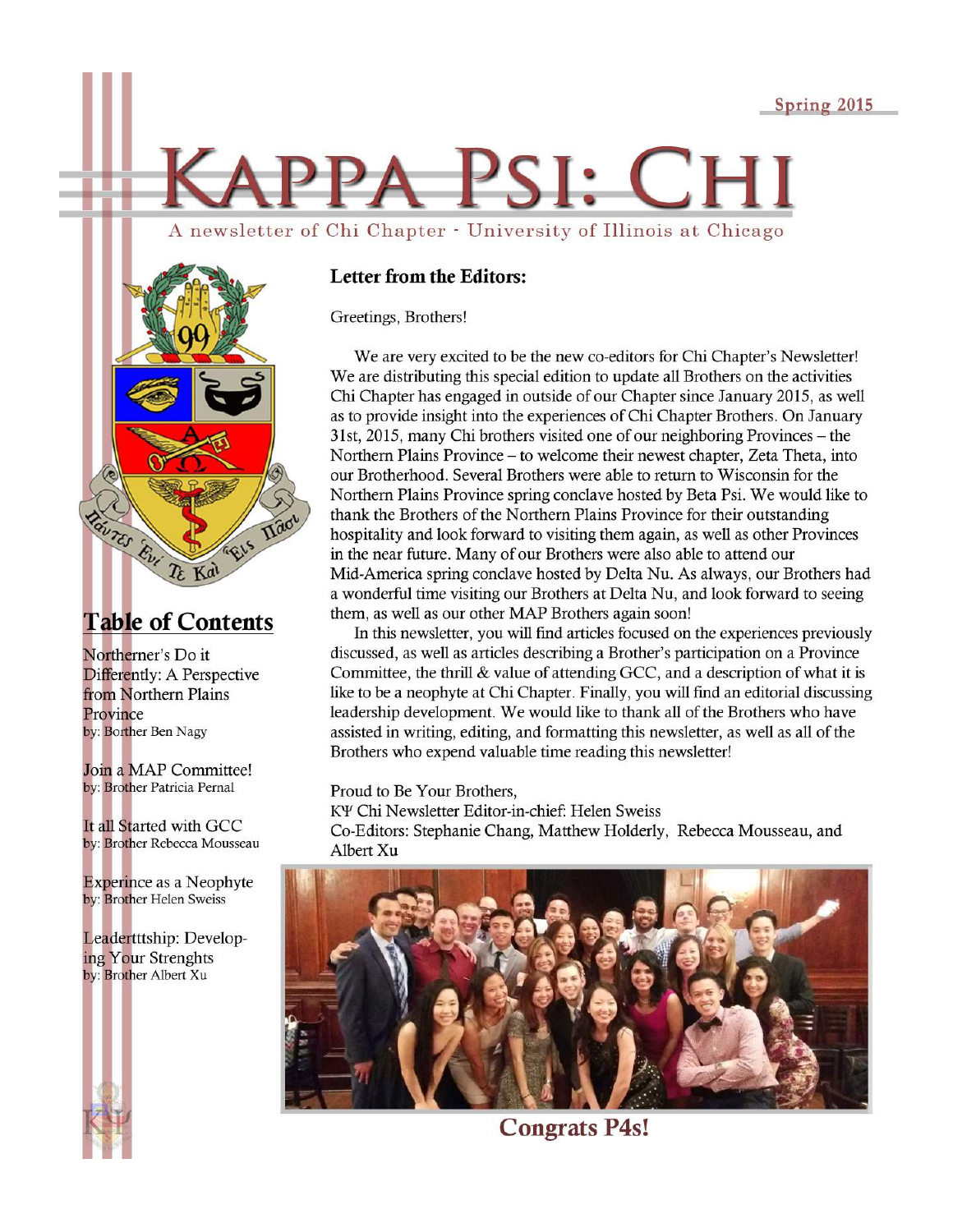## Northerner's Do It Differently: A Perspective from Northern Plains Province

By Brother Ben Nagy

I was looking forward to my first province meeting as a new Brother of Kappa Psi! I had no idea what to expect, so, naturally, I was excited! I was attending with a group of Brothers I knew well from my past experience attending the Zeta Theta chartering at Concordia University in Wisconsin. So clearly, I was looking forward to bonding with these Brothers further! Northern Plains Province (NPP) has its business meetings as one would expect from a biannual conclave of Kappa Psi chapters across a wide range of northern states. It also has social meetings, because Kappa Psi Brothers always like to have a good time. And boy, did we have a good time! The one thing that I will always remember from Northern Plains Province is my first realization of how truly widespread Kappa Psi and its Brothers are, and that Chi chapter and all of the chapters of the Mid-America Province are but a small part of that. During the social gathering on the first night, as the night was drawing to a close, I witnessed two traditions of our Northern Plains Brothers. If you would like to witness these traditions, join us and the NPP Brothers at the Fall 2015 Conclave!



*Brothers at the Northern Plains Province (left to right) Brothers: Matt Holderly, Ben Nagy, Lil Herrera, Rebecca Mousseau, David Oh*

Overall, this was enormously enjoyable because I learned something about my Northern Brothers and what they like to do for fun at social gatherings, which was quite different from what I was used to. This experience has strongly reinforced my desire to branch out and see what the rest of the Brothers across the country are doing; if you are interested in a weekend of Brotherhood and good times, then I encourage you to do the same!



*Brothers at the Zeta Theta Chartering*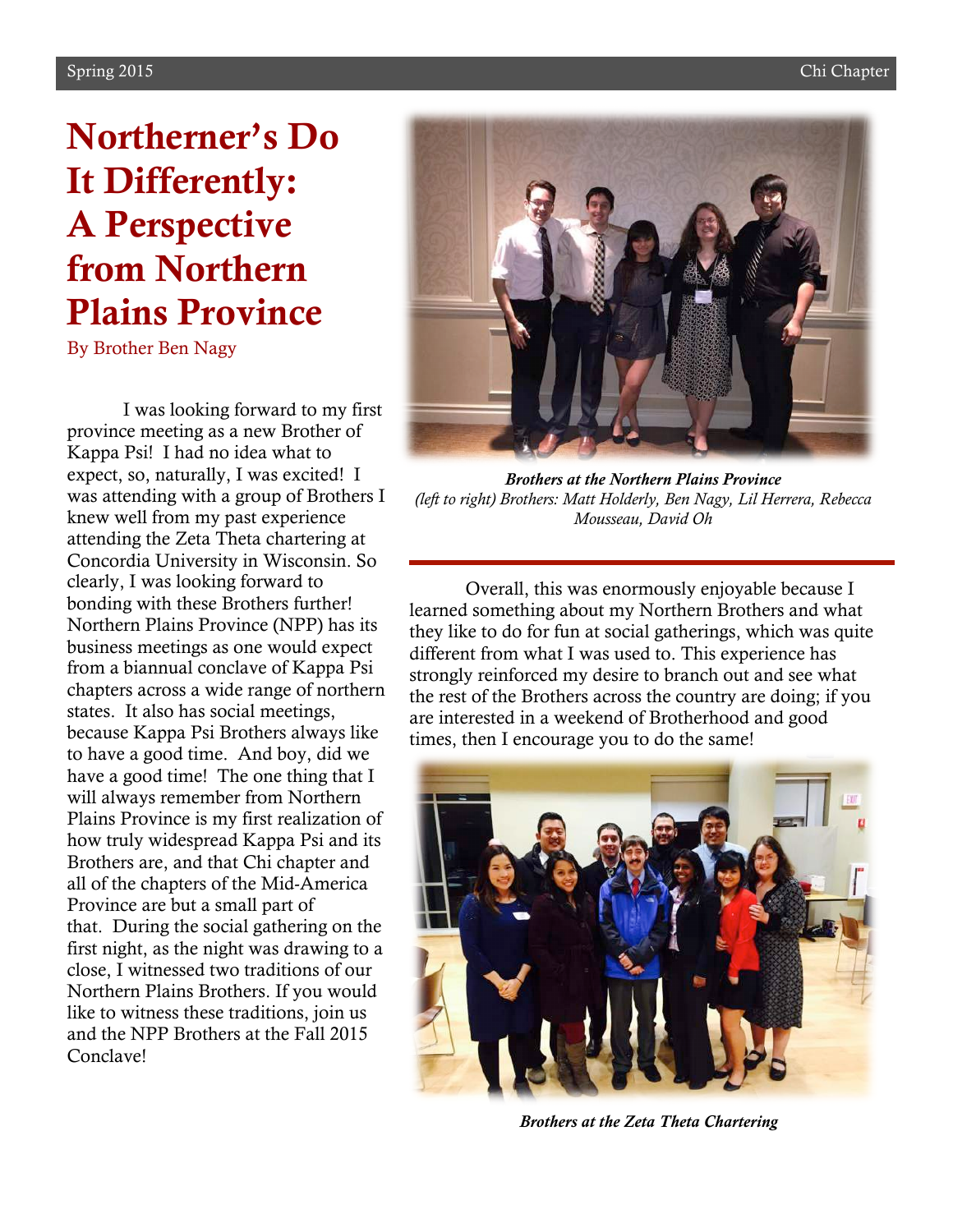### Join a MAP Committee!

By Brother Patricia Pernal

This past year I was involved in Mid-America Province's Fundraising Committee, and it was fun, easy, and very laid back. Joining a MAP committee, whether it be Fundraising, Philanthropy, Auditing, Risk Management, Ritual, Legislative, Communications, or Awards, is a great way to get involved outside of our Chapter. As a member of the Fundraising Committee, I helped by brainstorm fundraising ideas, setting up & running the raffle at our spring Province, and met Brothers from other Chapters. Although this may seem like a big commitment, it did not take up much of my time! This past year, Brother Rebecca Mousseau was a co-chair for the Philanthropy committee. She helped to organize support for Ronald McDonald House charities between the different chapters of the Mid-America Province as a joint effort to support this wonderful cause. In the end, every chapter participated!



*Brothers receiving our awards at the Mid America Province Conclave at Midwestern University Front row (left to right) Brothers: Patricia Pernal, Chrissy Magnabosco, Rebecca Mousseau, Shayna Acance Back row (left to right) Brothers: Maria Hernandez, Anthony Chiang, Thuong Pham, Hardik Patel, Crystal Kim, Yeran Vayvayan, Matt Holderly*

#### Chi Chapter – awarded MAP Chapter of the Year!

Contact these Brothers for more information regarding the committees they were involved in last year.

Fundraising: Patricia Pernal Philanthropy: Rebecca Mousseau, Ridge Lin Auditing: Dan Gratie Risk Management: Crystal Kim Ritual: Mickey Huynh, Tyler Ludwig Legislative: Emily Armgardt, Matt Holderly Communications: Ben Nagy

So sign up for a MAP committee! Chairs of each committee will be sending out emails soon. Brother Rebecca already has for the Philanthropy committee, so let her know if you are interested!



*Brothers having fun at the Mid America Province Conclave at Midwestern University Back row (left to right) Brothers: Stephanie Martinez, Hanna Lee, Jessie Khy, Ina Liko, Shayna Acance, Darina McDee. Front row (left to right) Brothers: Maria Hernandez, Anthony Chiang, Robin Frank, Kari Nishikawa, Lil Herrera*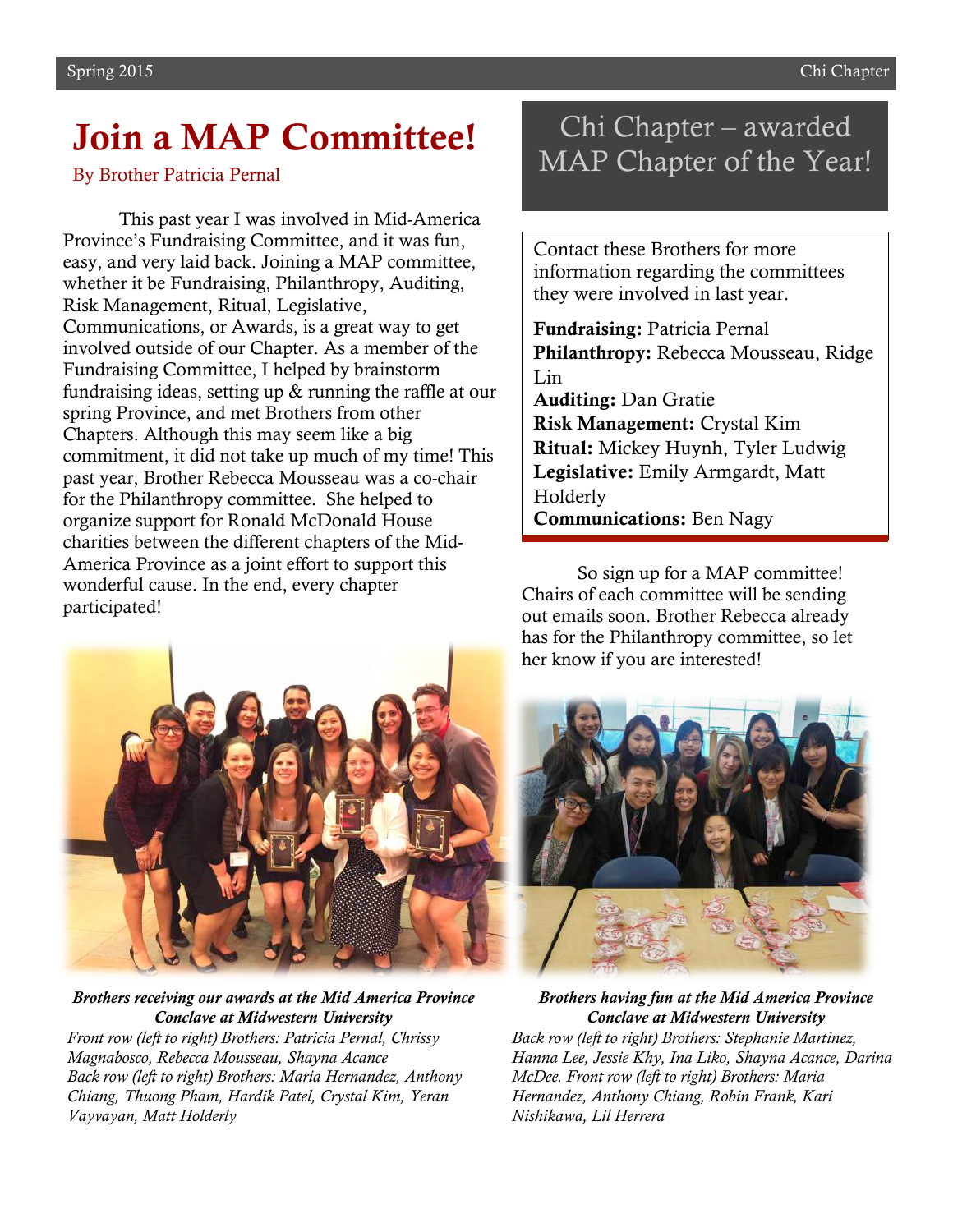### It All Started With GCC

#### By Brother Rebecca Mousseau

When I excitedly arrived at the 56th Grand Council Convention, I knew that I would meet Brothers who would remain my friends for life, and I would learn more about our Fraternity and the profession of pharmacy. I was also excited to be serving as a delegate for Chi chapter because I had the opportunity to practice my public speaking skills in front of hundreds of Brothers and interview those Brothers who would later become members of the Grand Council. What I didn't realize is that these experiences would instill a deep and lasting pride not only in our Fraternity but also in the ideal of Philanthropy that we hold dear. As a Neophyte, during General Sessions, I listened intently to all of the committee reports, but I was especially moved when Brother Gregory Zumach began his presentation for the International Philanthropy Committee. He encouraged us to search for new ways to support the American Red Cross, among other organizations in need. He ultimately inspired me not only to join the International Philanthropy Committee but also to reach out to the Illinois Graduate chapter to start an annual tradition of a co-philanthropy event, which included preparing and serving meals at the Ronald McDonald House this past year.

Chi Chapter has a long-standing history of volunteering with Special Olympics and the American Diabetes Association, but Brother Zumach's report motivated me to search for new ways to give back to the community, which ultimately led to the formation of Chi Chapter's Philanthropy Committee. This year, with the help of our Professional Chair, Brother Chrissy Magnabosco, and Philanthropy Co-Chair, Brother Susan Sam, we were able to expand our efforts further by teaching elementary school students during National Pharmacy Week & Poison Prevention Week, baking cookies and participating in other activities with the families at Ronald McDonald House Charities, repairing and building homes with Habitat for Humanity & much more!



*Brothers at Cookies from the Heart – Ronald McDonald* 

As the Mid-America Province Philanthropy Committee Co-Chair, I also had the opportunity to engage the province in a yearlong collection of pop tabs to donate to Ronald McDonald House Charities. During my committee report, I encouraged Brothers from other chapters to reach out to me for ideas on how to create philanthropy committees within their own chapters. Following my presentation, a Brother came up to me and said she was interested in setting up a Philanthropy Committee for her chapter and wanted to hear my advice, and I couldn't help but think, "How did I get here?" To be honest, I'm not really sure, but I know it all started with GCC.



*Brothers at Habitat for Humanity*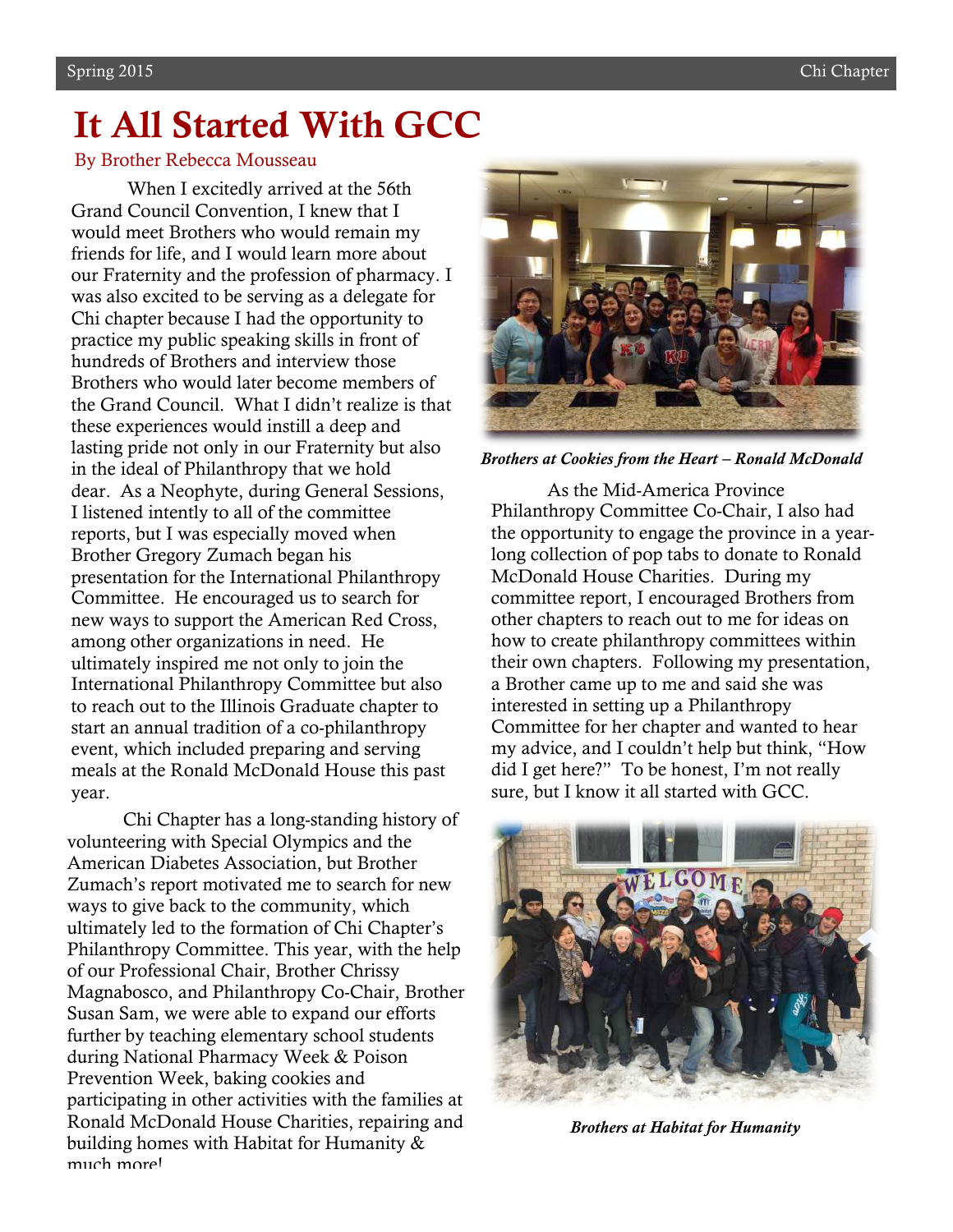## Experience as a Neophyte

By Brother Helen Sweiss

Having completed my first year of pharmacy school, I can say with great certainty that my experience would not have been the same without having pledged for Kappa Psi, the oldest and largest Pharmaceutical Fraternity. Chi Chapter's pledging process entailed six weeks of activities which instilled in its pledges the ideals of our Fraternity. Pledging was an opportunity to both develop and strengthen bonds with my fellow pledges, as well as with the Collegiate and Graduate Brothers. The process of pledging was certainly challenging, but more importantly, it was rewarding. By the end of pledging, I found that Brothers that I trusted and turned to for support surrounded me each day.

a ne nif

*Xi or Die neophytes enjoying the sun on the last day of school!*

Following pledging, I found that the bond of Brotherhood I felt was not limited to the fellow Brothers of our chapter, but was shared with Brothers from other chapters nationally. Through provinces and other chapter's events, I learned that Kappa Psi is more than just a fraternity- it is a family. The friendships and ties formed within Kappa Psi will last longer than just our academic careers. It will surpass our years in pharmacy school and develop into lifelong bonds. Even as I visited a community pharmacy site as a part of my introductory pharmacy practice experiences, I was surprised to find that other Kappa Psi Brothers surrounded me. On my first day on site, I learned that my preceptor was a former Vice Regent of Chi Chapter. Immediately, the bond of Brotherhood became apparent.

*"The friendships and ties formed within Kappa Psi would last longer than just our academic careers. It would surpass our years in pharmacy school and extend to lifetime bonds."*

Looking back at this past year as a Neophyte, I recognize these bonds of Brotherhood as important factors in supporting my transition into pharmacy school. Without Kappa Psi and this Brotherhood, my experiences as a first year pharmacy student would not have been remotely similar.